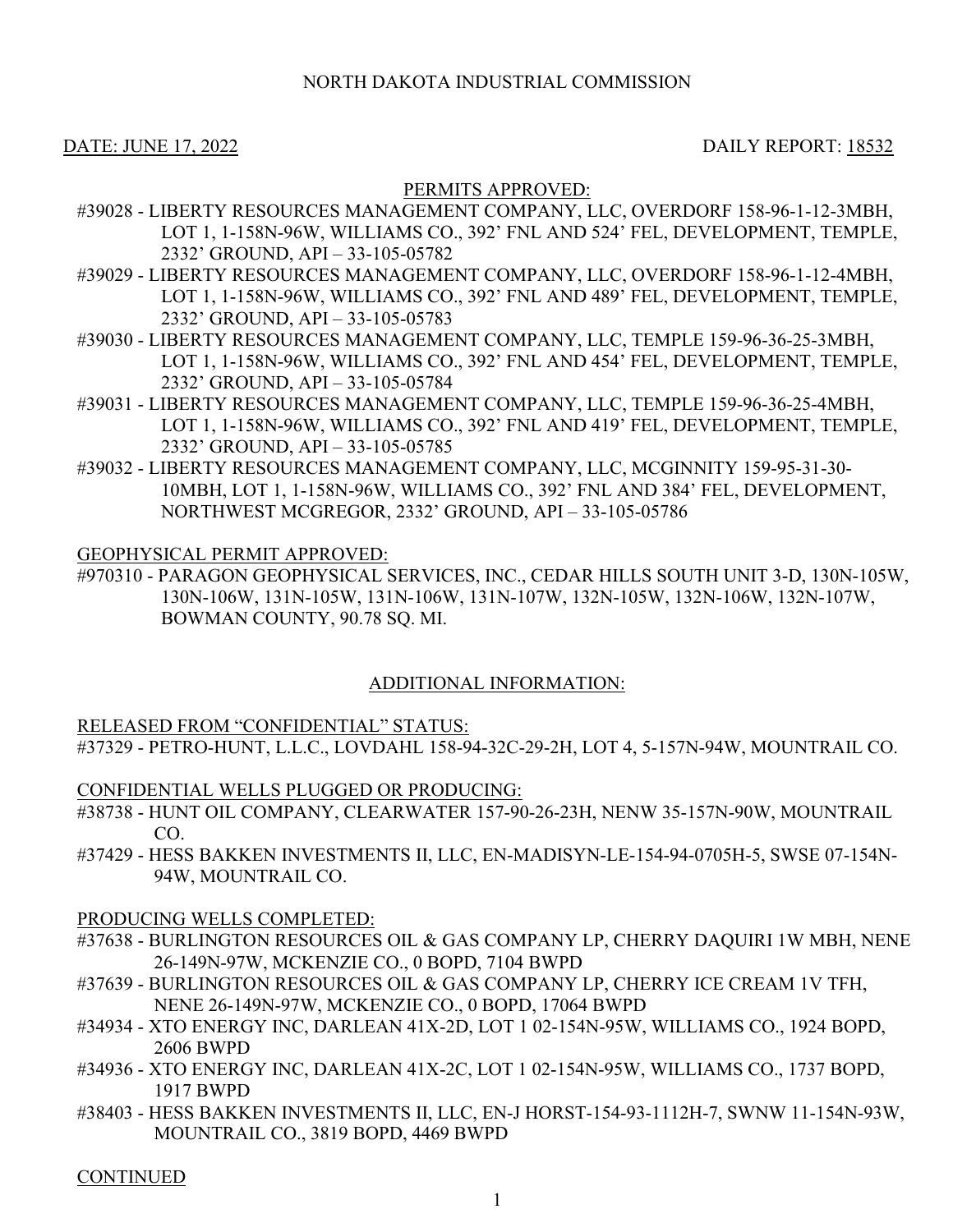PRODUCER NOW ABANDONED:

- #15185 HESS BAKKEN INVESTMENTS II, LLC, BLDU FF-310, SESE 25-156N-96W, WILLIAMS CO.
- #01162 HESS BAKKEN INVESTMENTS II, LLC, HAWKEYE-MADISON UNIT D-620, NWSE 6-152N-95W, MCKENZIE CO.
- #01186 HESS BAKKEN INVESTMENTS II, LLC, ANTELOPE-MADISON UNIT E-522, SESE 32-153N-94W, MCKENZIE CO.
- #14941 HESS BAKKEN INVESTMENTS II, LLC, BLDU DD-310, NENE 35-156N-96W, WILLIAMS CO.
- #31542 HESS BAKKEN INVESTMENTS II, LLC, CA-RUSSELL SMITH- 155-96-2425H-4, NWNE 24- 155N-96W, WILLIAMS CO.
- #25537 WHITING OIL AND GAS CORPORATION, P THOMAS 154-98-14-33-28-4HA, SESW 33-154N-98W, WILLIAMS CO.
- #06258 CITATION OIL & GAS CORP., FEDERAL 1-17, NENE 17-143N-101W, BILLINGS CO.
- #30755 DENBURY ONSHORE, LLC, CHSU ML 41-36NH 15, NENE 36-131N-105W, BOWMAN CO.
- #27243 DENBURY ONSHORE, LLC, CHSU 11-35NH 15, NWNW 35-131N-105W, BOWMAN CO.
- #27511 BALLANTYNE OIL, LLC, CORINTHIAN 2- BACKMAN 12-34 1-M, NWSW 34-164N-77W, BOTTINEAU CO.
- #24883 BALLANTYNE OIL, LLC, 2-BRENDEN 9-33 1-M, NESE 33-164N-77W, BOTTINEAU CO.
- #25813 BALLANTYNE OIL, LLC, CORINTHIAN 2-SKARPHOL 8-33 1-M, SENE 33-164N-77W, BOTTINEAU CO.
- #15935 BALLANTYNE OIL, LLC, GILBERT 1, SWNW 3-163N-77W, BOTTINEAU CO.
- #14980 HESS BAKKEN INVESTMENTS II, LLC, BLDU EE-308, SESW 36-156N-96W, WILLIAMS CO.
- #12496 BALLANTYNE OIL, LLC, PEDERSON 13-3, NWSW 3-163N-77W, BOTTINEAU CO.
- #01636 HESS BAKKEN INVESTMENTS II, LLC, BEAVER LODGE-DEVONIAN UNIT I-315, CSW 17- 156N-95W, WILLIAMS CO.
- #05355 HESS BAKKEN INVESTMENTS II, LLC, BEAVER LODGE-DEVONIAN UNIT C-308, C NW 2- 155N-96W, WILLIAMS CO.
- #07080 PETRO-HUNT, L.L.C., IAN HOUGHTON 1-1-2A, NWNE 1-144N-98W, BILLINGS CO.

### TEMPORARILY ABANDONED:

- #19446 MARATHON OIL COMPANY, TAT USA 13-23H, NESE 22-151-94, MCKENZIE CO.
- #17199 MARATHON OIL COMPANY, FLECKENSTEIN 21-16H, NENW 16-146-93, DUNN CO.
- #21027 KRAKEN OPERATING, LLC, KING 1-5H, NENW 5-157-98, WILLIAMS CO.
- #29343 OASIS PETROLEUM NORTH AMERICA LLC, SWSW 4-153-93, MOUNTRAIL CO.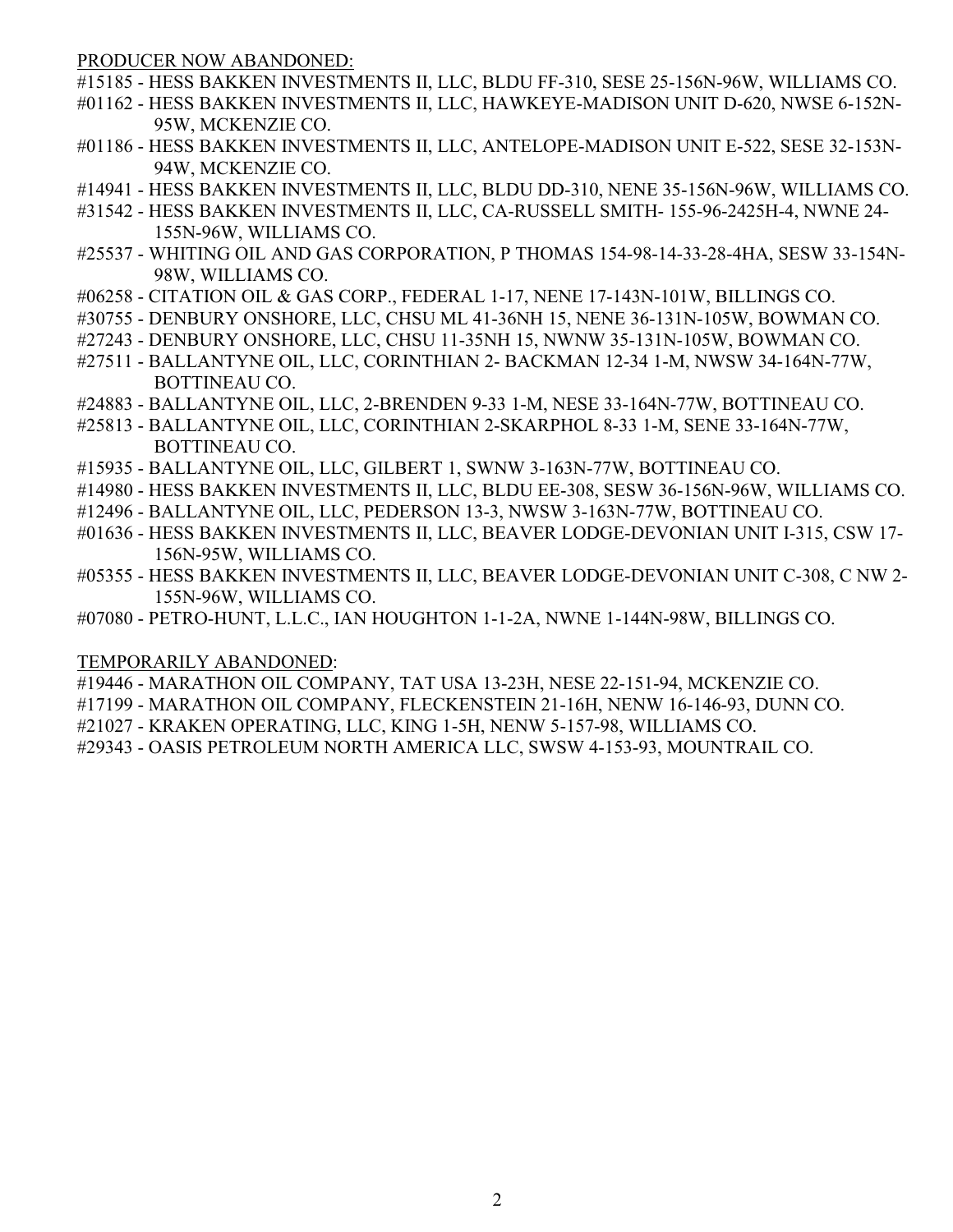\*Well data published at dmr.nd.gov/oilgas is now updating however Active Drilling Rigs, and rig viewing on the GIS Map Server are still impacted.

# When an estimated date of repair is available, we will update this service notice.

**If you have questions emai[l oilandgasinfo@nd.gov](mailto:oilandgasinfo@nd.gov)**

6/17/2022 – 42 ACTIVE RIGS

#### **COLUMN DEFINITIONS:**

**RIG ID** – Refers to the name of the rig.

**Well Operator** – Refers to the operator of the well where rig is located.

**Well name & Number** – Well name and number of well where rig is located.

**Current Location –** Quarter Quarter – Section – Township - Range

**County**

**File Number –** NDIC File Number of well where rig is located.

**API –** API Number of well where rig is located.

**Start Date** – The date when the **rig** started its most recent activity at the well location. This is not the spud date. Watch this video for how [to find the spud date of a well\\*](https://youtu.be/JjWwzuuMVpM). **Next Location -** Anticipated Next rig location. These are obtained from rig crews and are subject to changes determined by the operator. (MIRU – Moving in, rigging up)

|                                                |                                                                |                                  | <b>CURRENT</b>        |                 | <b>FILE</b> |            | <b>START</b> | <b>NEXT</b>                                                                  |
|------------------------------------------------|----------------------------------------------------------------|----------------------------------|-----------------------|-----------------|-------------|------------|--------------|------------------------------------------------------------------------------|
| <b>RIG ID</b>                                  | <b>WELL OPERATOR</b>                                           | <b>WELL NAME &amp; NUMBER</b>    | <b>LOCATION</b>       | <b>COUNTY</b>   | NO.         | <b>API</b> | <b>DATE</b>  | <b>LOCATION</b>                                                              |
|                                                |                                                                | SETTERLUND 159-94-34C-27-        |                       |                 |             |            |              | <b>BATCH</b><br><b>DRILLING ON</b><br><b>SETTERLUND</b><br><b>MULTI-WELL</b> |
| H & P 515                                      | PETRO-HUNT, L.L.C.                                             | 2H                               | SE SW 34 159N 94W     | <b>BURKE</b>    | 38859       | 3301301918 | 06/11/2022   | PAD.                                                                         |
| STONEHAM 17                                    | KODA RESOURCES OPERATING,<br>LLC.                              | STOUT 2931-3BH                   | NW NW 29 160N<br>102W | <b>DIVIDE</b>   | 38889       | 3302301460 | 06/06/2022   |                                                                              |
| <b>NABORS B1</b>                               | LIME ROCK RESOURCES III-A, L.P.                                | EMERSON 5-24-25H-143-96L         | SE SE 13 143N 96W     | <b>DUNN</b>     | 37602       | 3302504048 | 06/16/2022   |                                                                              |
| <b>PATTERSON</b><br>276                        | <b>RIMROCK OIL &amp; GAS WILLISTON LLC</b>                     | TWO SHIELDS BUTTE 13-21<br>11TFH | SW SW 21 149N 92W     | <b>DUNN</b>     | 38216       | 3302504202 | 06/13/2022   |                                                                              |
| <b>TRUE DRILLING</b><br>39                     | <b>ENERPLUS RESOURCES USA</b><br><b>CORPORATION</b>            | ACE 149-92-31D-30H               | SW SE 31 149N 92W     | <b>DUNN</b>     | 38343       | 3302504263 | 06/02/2022   |                                                                              |
| H & P 454                                      | CONTINENTAL RESOURCES, INC.                                    | FULLER 5-2H                      | LOT 4 02 146N 97W     | <b>DUNN</b>     | 38365       | 3302504275 | 06/13/2022   |                                                                              |
| NABORS B18                                     | WPX ENERGY WILLISTON, LLC                                      | WOUNDED FACE 14-15HW             | SW SE 15 148N 94W     | <b>DUNN</b>     | 38435       | 3302504299 | 05/26/2022   |                                                                              |
| <b>H &amp; P INTERNL</b><br>DRLNG H & P<br>429 | <b>MARATHON OIL COMPANY</b>                                    | AUGUSTA 41-16H                   | SE SE 09 146N 93W     | <b>DUNN</b>     | 38449       | 3302504305 | 06/14/2022   |                                                                              |
| H & P 456                                      | CONTINENTAL RESOURCES, INC.                                    | MEDICINE HOLE 10-27H             | SW SE 27 146N 96W     | <b>DUNN</b>     | 38788       | 3302504422 | 06/13/2022   |                                                                              |
| <b>CYCLONE 38</b>                              | CONTINENTAL RESOURCES. INC.                                    | <b>BONNEVILLE 7-26HSL</b>        | SE SE 27 146N 96W     | <b>DUNN</b>     | 38819       | 3302504437 | 06/11/2022   |                                                                              |
| TRUE 40                                        | <b>ENERPLUS RESOURCES USA</b><br><b>CORPORATION</b>            | SEAM 149-93-05A-08H              | LOT 1 05 149N 93W     | <b>DUNN</b>     | 38847       | 3302504454 | 06/06/2022   |                                                                              |
| TRUE 37                                        | SINCLAIR OIL & GAS COMPANY                                     | <b>HOVDEN FEDERAL 3-20H</b>      | NE NE 29 146N 97W     | <b>DUNN</b>     | 38863       | 3302504458 | 06/14/2022   |                                                                              |
| <b>NABORS B6</b>                               | <b>BURLINGTON RESOURCES OIL &amp;</b><br><b>GAS COMPANY LP</b> | <b>CURTIS 44-9 MBH</b>           | SE SE 09 149N 96W     | <b>MCKENZIE</b> | 30924       | 3305306813 | 05/14/2022   |                                                                              |